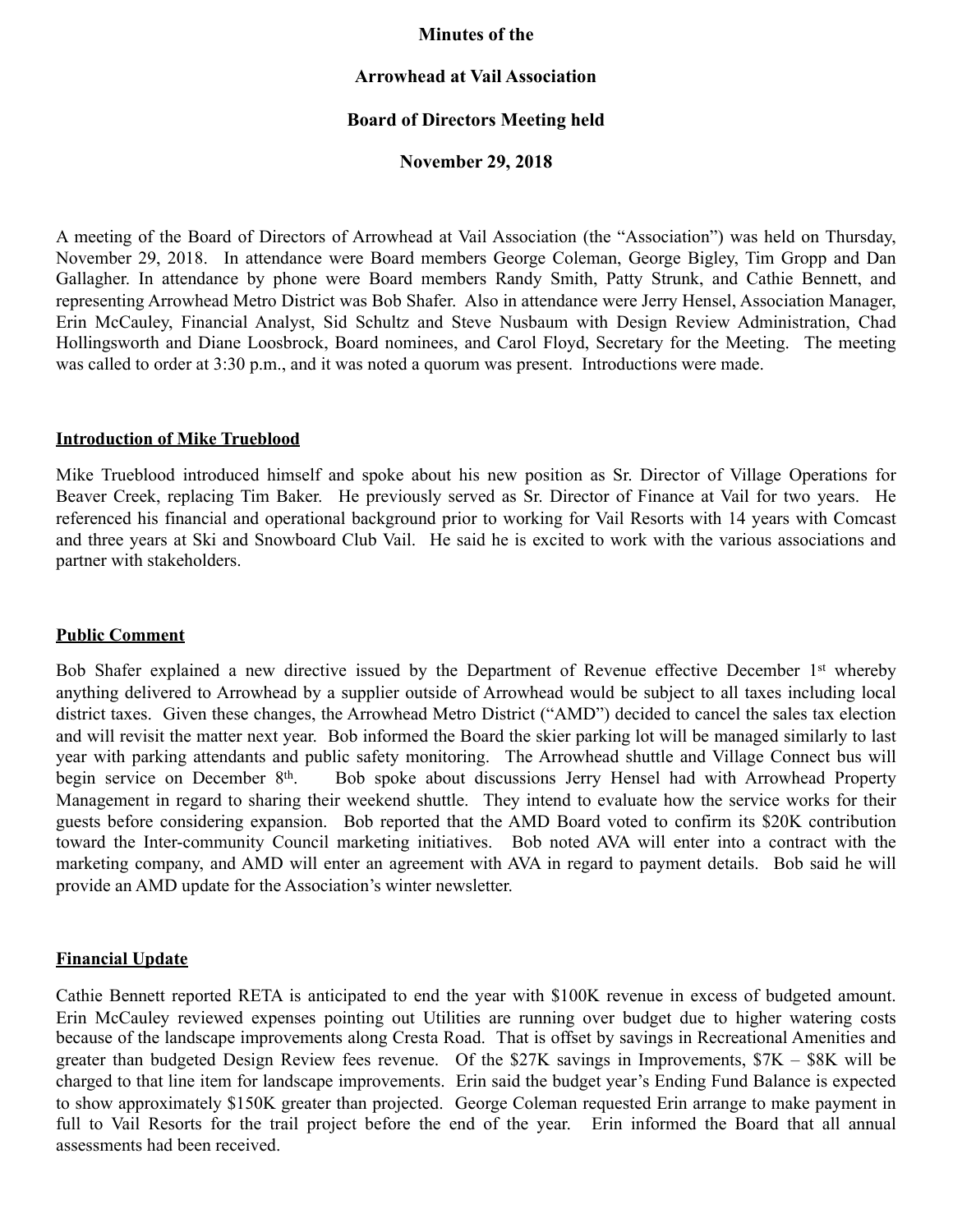### **Design Review**

Steve Nusbaum advised the Board that the Holiday and Winter Lighting regulation should not reside in the Design Guidelines. He recommended the Association adopt the existing language as a resolution.

**Steve Nusbaum made a motion on behalf of the Design Review Committee for the Association to adopt the Holiday and Winter Lighting regulation as a resolution. The motion was seconded by Tim Gropp and it was unanimously approved.** 

Steve Nusbaum notified the Board of discrepancies and issues found in the revised Design Guidelines ("Guidelines") that will need to be addressed. George Coleman noted there is a Design Review Committee meeting scheduled for next week to review and resolve these matters. He further noted, it is within the authority of the Design Review Committee to adopt revisions to the Guidelines. George suggested a future Board consider some form of compensation for the Design Review Committee.

### **Public Safety**

In regard to the Activity Report, George Coleman questioned the reason for the significant decline in gate duty and patrol numbers. In Jim Clancy's absence, Jerry answered this reflects early season staffing. George also asked about the decrease in security checks. Jerry explained security checks are by request. Jerry agreed to investigate the variance in vehicle count from last year. George spoke about the complaint log and a couple of current instances where follow-up did not take place. Jerry will discuss the lack of response with Jim Clancy and John Herbert and report back to George. George commended Patty Strunk on Chairing the Public Safety and the nice amount of work that has been accomplished this year related to biker and hiker safety.

### **Committees**

Pool Advisory: George Coleman said this committee is currently gathering information related to the agreement in partnership with Vail Resorts, Village at Arrowhead Association and Arrowhead at Vail Association.

Hiking: Jerry Hensel reported two and one-quarter miles of trail were completed this year. Approximately 3/8 of a mile remains to reach the pump house and connect with the Village-to-Village trail. The completion is expected to take three to four weeks. From there, a one-half mile loop will be constructed to connect with the trail coming up. Jerry estimated completion before July 4<sup>th</sup>. Dan Gallagher and Jerry agreed to schedule a meeting with the committee and Travis in February or March to consider further expansion of trails. Discussion took place in regard to grooming and/or track packing the new trail.

Snow: George Coleman said the next committee meeting is scheduled for December 16<sup>th</sup>. He remarked favorably about the communication and engagement between Gary Shimanowitz, Director of Mountain Operations for Beaver Creek, and the committee chaired by Rick Bross.

Intercommunity Council: Randy Smith recapped the Council's marketing endeavor to build awareness and define what is appealing to Arrowhead. He said he is satisfied with the direction of the Council to invest in social media activity, engagement, and a platform. The effectiveness will be evaluated by tracking people who become engaged on the social media sites, posting activity, and clicks to the website. A formal system for broker feedback will be developed. Randy noted he has distributed the Master Services Agreement and Scope of Work from Fresh Tape Media and Jared Harding for the Board's review, noting he is waiting on revised language for section nine. He recommended Greg Perkins examine the agreements before they are executed. Dan Gallagher asked Chad Hollingsworth for his opinion on the termination clause. Chad said this is likely due to the size of project, the fact that it is freelance, and will provide flexibility. Ownership of content was discussed. Randy explained the companies are willing to recognize the Association will own the product they produce if it is used in a local market,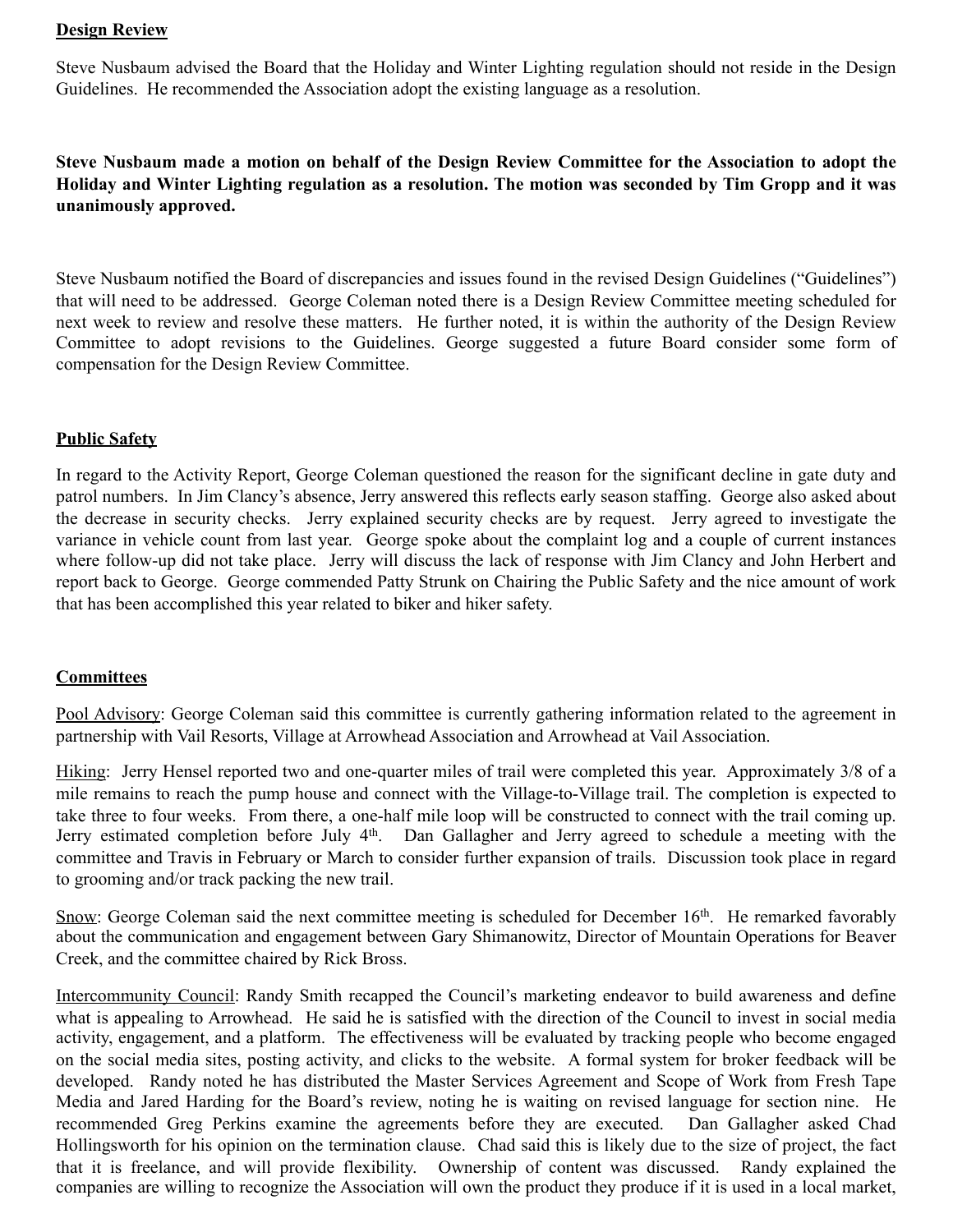noting this language is being finalized. Tim Gropp questioned how target demographics and geographies are defined. George Bigley suggested inclusion of the Front Range, being the biggest market in Colorado.

## **Dan Gallagher moved to submit the revised contract proposal to the Association's legal counsel for review. George Bigley seconded the motion and it was unanimously approved.**

Landscaping/Beautification: Jerry Hensel gave an update on screening near the east entrance to block view of the Country Club of the Rockies maintenance facility. There was consideration of heightening the existing fence with tennis screens that are no longer in use. Upon evaluation, there was concern related to the structural integrity of the existing fence to handle the wind load in that area. With funds remaining in the capital budget for landscaping, ten Spruce trees were planted on the berm at the east gate to interrupt the view corridor to the facility at a cost of \$8,600. George Coleman asked the committee to consider getting a proposal for setting new and stronger posts to support screening in the future.

Strategic Planning/Short-term Rentals: Dan Gallagher referred to the latest draft of the proposed policy concerning short-term rental licensing regulation and rules. He described the thorough process which has taken place with the involvement of the Strategic Planning Committee and the Short-term Rental Sub-committee, two Town Hall meetings, and attorney and Board review. Bob Shafer requested item number 11 pertaining to Metro District tax be deleted from the regulation. George Bigley questioned the definition of Short-term Rental in Section 2. b., particularly the language of "whether or not for consideration" which could impact use by family and friends. The Board was in agreement, this definition should be revised by legal counsel. A final version will be submitted to the Board for its approval. The document will then be shared with the community via email prior to adoption. Legal counsel will be consulted in regard to the formal adoption process to be followed. Monitoring and collection were discussed.

Communications: George Coleman stated the newsletter will be finalized next week, and asked for any submissions to be sent to him in a timely manner.

Nominating: Dan Gallagher thanked Diane Loosbrock and Chad Hollingsworth for agreeing to place their names in nomination and for their attendance at recent meetings so as to familiarize themselves with the Associations issues.

### **Other Business**

### Selection of Officers following Annual Meeting

A conference call was scheduled for January 3, 2019, at 3:00 p.m. (MST) to select officers of the 2019 Board.

### Past President Participation on Board

George Coleman proposed, with the exception of next year, the past President sit on the Board for one year ex officio without a vote for continuity of institutional memory. Dan Gallagher asked George, on behalf of the Board, if he would consider participating next year, and George agreed.

**Randy Smith moved that the composition of the Board, for purposes of Board's operations and practices, allow the immediate past President to serve as an ex officio member of the Association Board without a vote. Dan Gallagher seconded the motion, George Coleman abstained, and it was unanimously approved.** 

### RETA Discussion